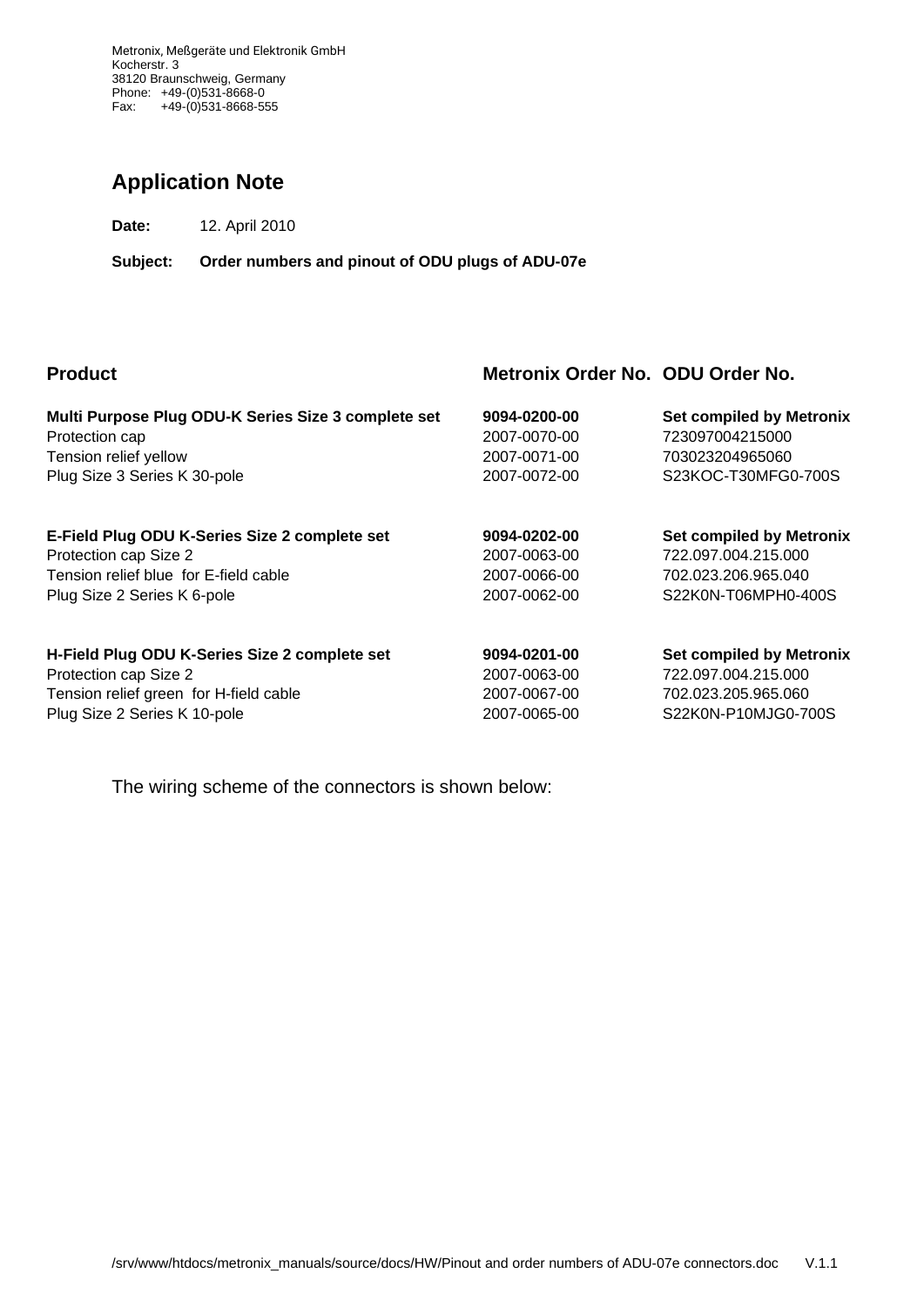# **E-Field Cable Connector of ADU-07e**

| Plug 6-pole<br><b>ODU MiniSnap</b><br>S22K0N-T06MPH0-400S<br>Pin | Signal              |
|------------------------------------------------------------------|---------------------|
|                                                                  | $+12V$              |
| 2                                                                | $-12V$              |
| 3                                                                | Sensor GND          |
|                                                                  | Sensor GND          |
| 5                                                                | n.c.                |
|                                                                  | Input $(+$ or $-$ ) |

**Pin-out of E-Field plug of ADU-07e**

 $\overline{\mathbf{g}}$ 



# **Pinning of E-Field Plug - rear view (to solder cups)**

For standard E-field cables it is only required to connect pin Nr. 6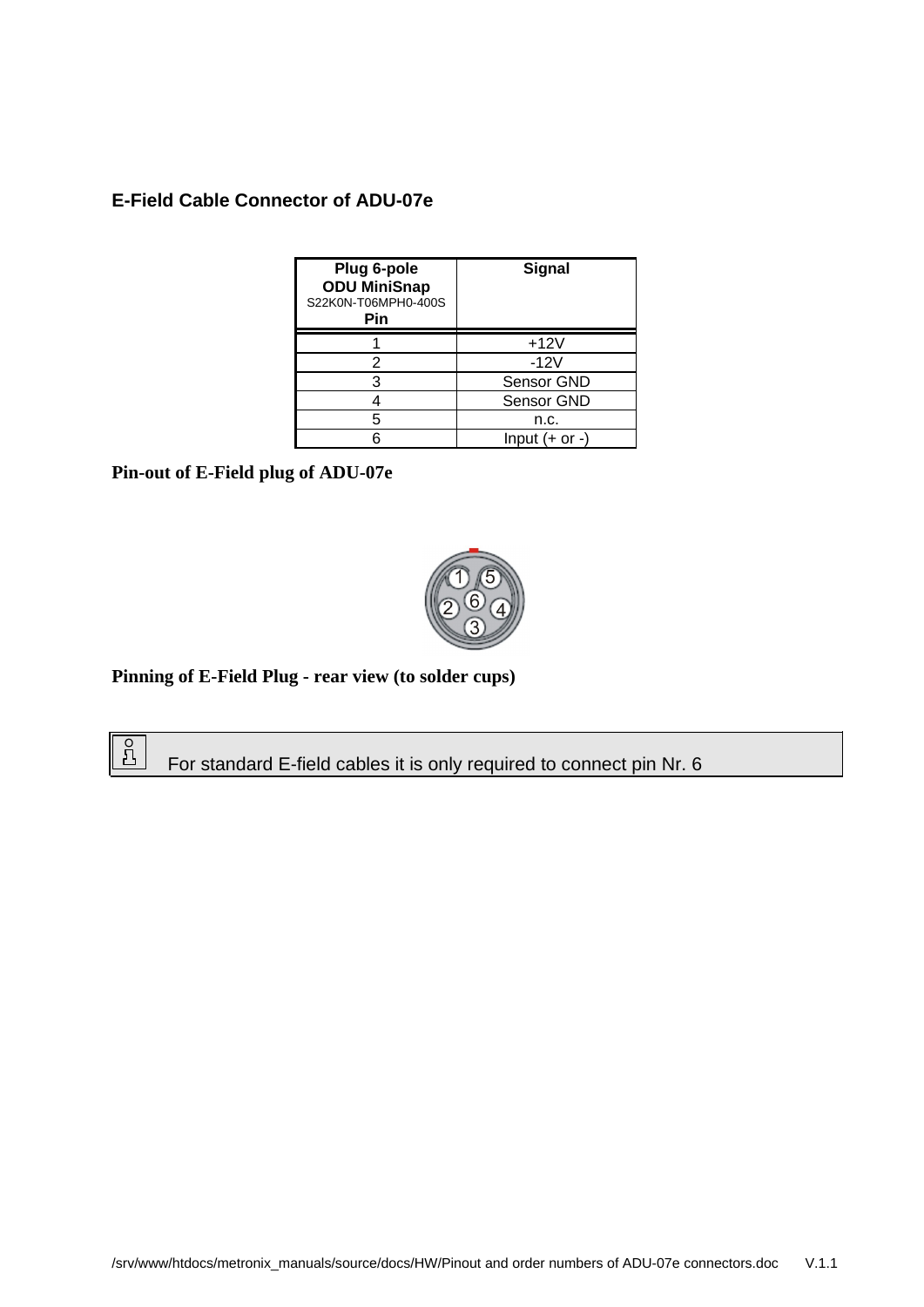## **H-Field Connectors of ADU-07e**

| Socket 10-pole<br><b>ODU MiniSnap</b><br>S22K0N-P10MJG0-700S<br>Pin | Signal               |
|---------------------------------------------------------------------|----------------------|
| 1                                                                   | $+12V$               |
| 2                                                                   | $-12V$               |
| 3                                                                   | H-Chop               |
| 4                                                                   | Sensor GND           |
| 5                                                                   | Cal Signal+          |
| 6                                                                   | Cal Signal -         |
|                                                                     | Input $+$            |
| 8                                                                   | Input -              |
| 9                                                                   | $l^2C$ SDA           |
| 10                                                                  | I <sup>2</sup> C SCL |

#### **Pin-out of H-field plug for the magnetometer input of ADU-07e**

 $\boxed{\circ}$ **Note:** Pin 7 is the positive input and Pin 8 the negative input of the differential amplifier input stage. If you do not have a symmetrical output on the sensor you should connect Pin 7 to Signal Out and Pin 8 to Signal GND of your sensor.



Pinning of H-Field cable plug (rear view on solder cups)